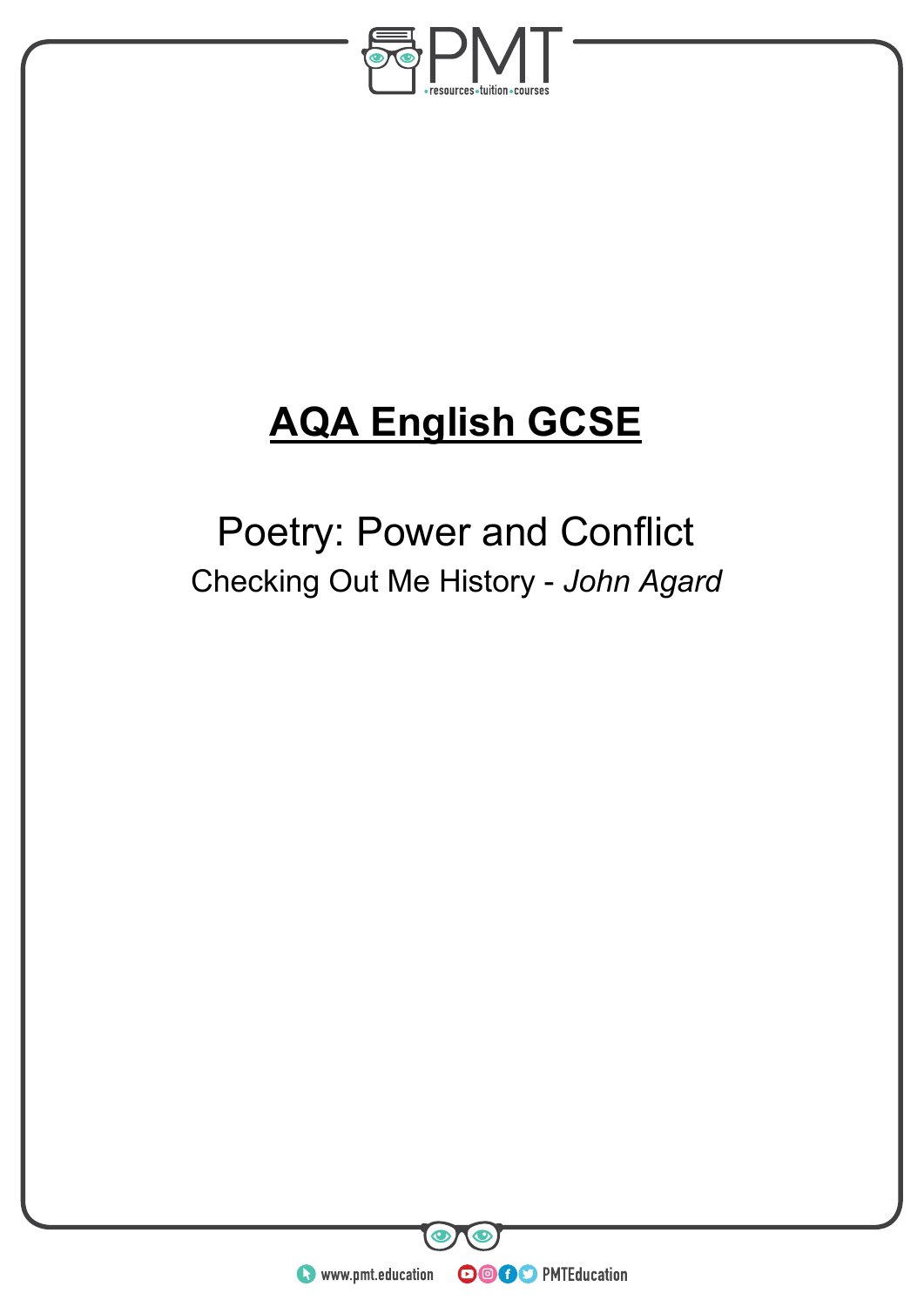

## **CHECKING OUT ME HISTORY**

John Agard

#### **Brief Summary**

The speaker is recounting all of the historical figures he was taught as a child, he then lists all of the figures from black history who were not mentioned. He resolves to discover more about his own heritage.

#### **Synopsis**

- The speaker begins to list the historical figures he is told about
- In the next stanza, in italics, the speaker talks about Toussaint L'ouverture, a figure of the Haitian revolution
- In the next stanza, the poem reverts to plain text and lists further white figures. This pattern repeats until the last stanza
- Finally, the speaker concludes by stating that despite not being taught about members of black history, it is okay as they are researching their history themselves.

#### **Summary**

Context - Agard was educated under colonial rule meaning that he was educated on eurocentric history, not his own heritage. Structure - Italics is used to separate the distinct stanzas regarding european history and figures in black history. Language - The Creole language is used // Agard also uses emphatic repetition to create an aggressive tone Key Points - The final stanza marks a turning point // the narrator resolves to take control of their education.

#### **Context**

#### **John Agard (1949-)**

Agard was born in Guyana and received a British education due to the country being colonised up until 1966. He was therefore given a eurocentric view of history whilst being denied his own cultural identity.

Guyana was originally a Dutch colony, part of the Dutch West Indies Company, during this time, Africans were sold as slaves to America and the Caribbean. Agard's formative years were lived under British rule, however, eventually he saw his country become independent and realised how much of his identity he was deprived of.

#### **Checking out me history**

The poem was inspired by reading a school textbook which claimed that West Indian history began with Columbus. It was published in the collection "Half caste and other poems" which was focused on both culture and racial identity. Agard published the collection after living in Britain for approximately 30 years. The poems were intended to be universal to apply to all people living under oppression and being denied their cultural identity.

**OOOO** PMTEducation

**C** www.pmt.education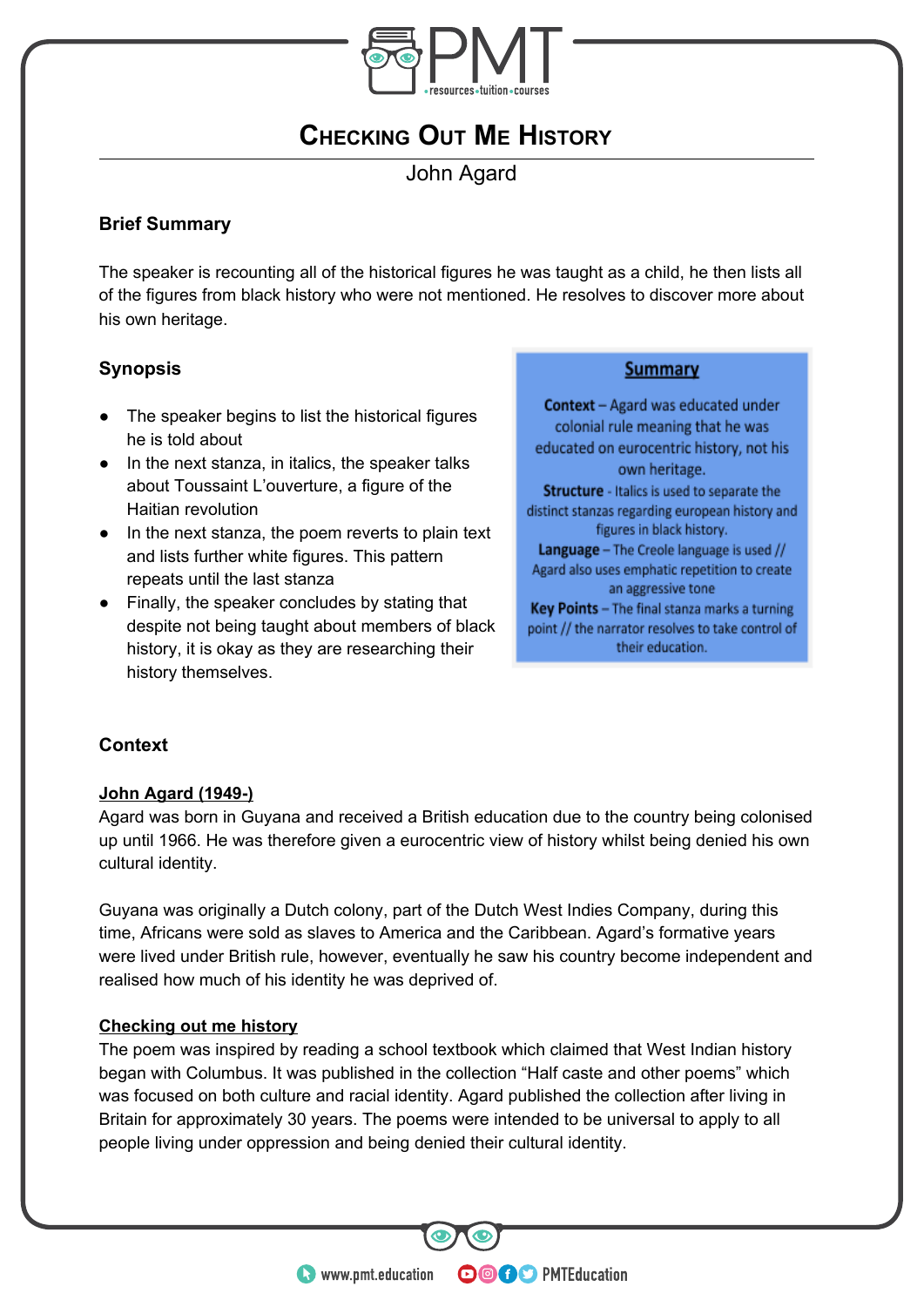

### **Checking Out Me History**

*The use of repetition here creates an accusatory tone, showing the speaker's anger*

*The italics used here highlight the two accounts of history being distinctly separate.*

Dem tell me

Dem tell me Wha dem want to tell me

Bandage up me eye with me own history Blind me to me own identity

Dem tell me bout 1066 and all dat dem tell me bout Dick Whittington and he cat But Toussaint L'Ouverture no dem never tell me bout dat

#### *Toussaint*

*a slave with vision lick back Napoleon battalion and first Black Republic born Toussaint de thorn to de French Toussaint de beacon of de Haitian Revolution*

Dem tell me bout de man who discover de balloon and de cow who jump over de moon Dem tell me bout de dish ran away with de spoon but dem never tell me bout Nanny de maroon

> *Nanny see-far woman of mountain dream fire-woman struggle hopeful stream to freedom river*

Dem tell me bout Lord Nelson and Waterloo but dem never tell me bout Shaka de great Zulu Dem tell me bout Columbus and 1492 but what happen to de Caribs and de Arawaks too

Dem tell me bout Florence Nightingale and she lamp

**OOOO** PMTEducation

*This has injury-like connotations which imply that the speaker feels he has been hurt by his sheltered upbringing*

*This phrase from the semantic field of childhood implies that the speaker feels he has lost his childhood and is stuck in the past.*

**C** www.pmt.education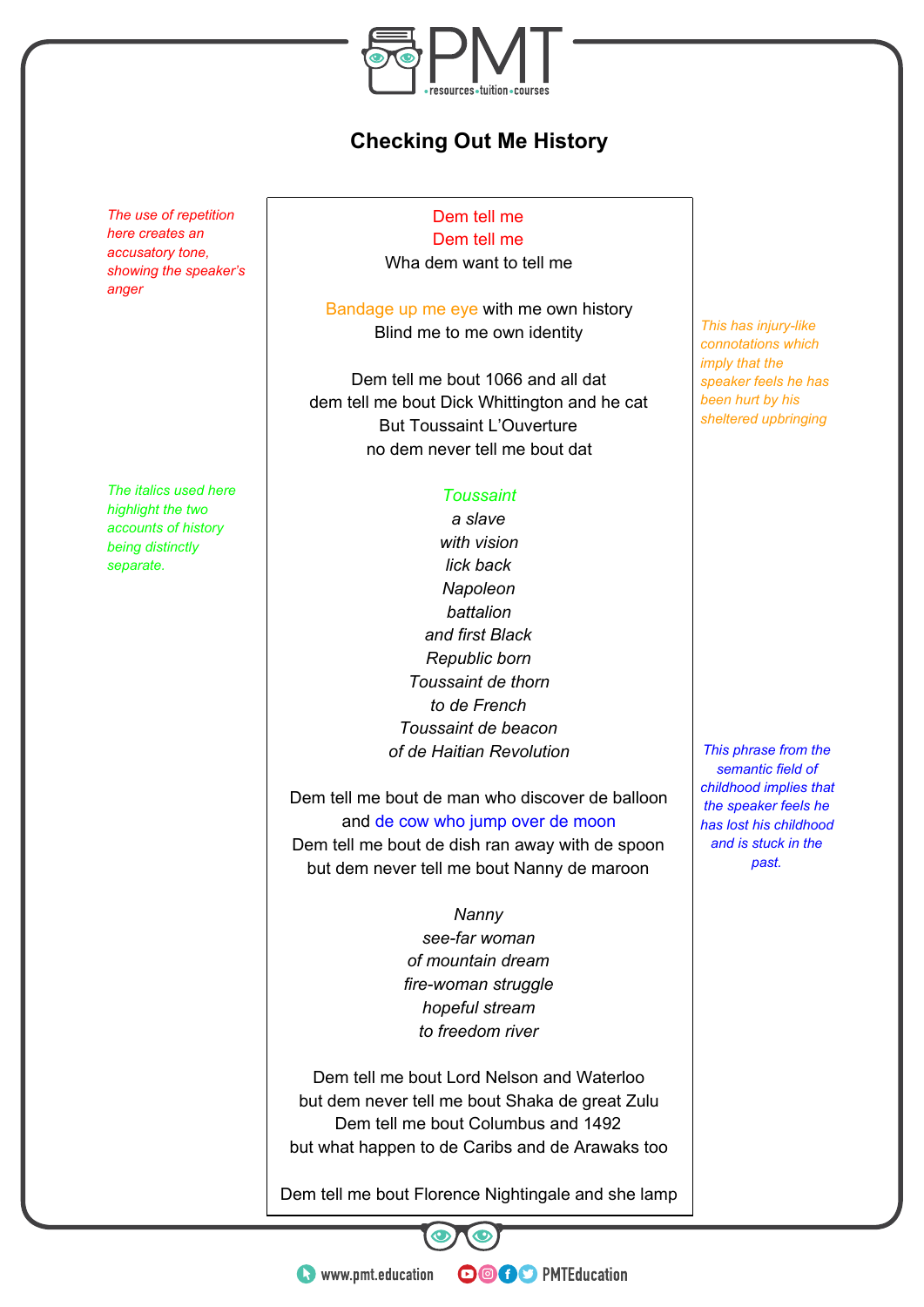

and how Robin Hood used to camp Dem tell me bout ole King Cole was a merry ole soul but dem never tell me bout Mary Seacole

> *From Jamaica she travel far to the Crimean War she volunteer to go and even when de British said no she still brave the Russian snow a healing star among the wounded a yellow sunrise to the dying*

Dem tell me Dem tell me wha dem want to tell me But now I checking out me own history I carving out me identity

#### **References**

There are numerous references throughout the poem:

- *Toussaint L'Ouverture* led the revolution by black slaves against the French colony of Haiti and led to their freedom. Haiti became the first nation to free itself from slavery. L'Ouverture is a symbol of rebellion and resistance and could be interpreted to be an inspiration to Agard to resist the oppression he is subjected to.
- *Nanny de Maroon* was the female leader of the Jamaica maroons who escaped from slavery in Jamaica after being taken from Ghana. She was a renowned outstanding military leader and most knowledge of her came from oral tradition which Agard is continuing by including her in his poem.
- *Shaka de great Zulu* was one of the most influential military leaders of the Zulu kingdom in South Africa.
- The *Caribs* are indigenous people from the lesser Antilles (a group of islands in the Caribbean sea). They were forced out of their homes by the British and French.
- The *Arawaks* were the indigenous people of the greater Antilles who were mostly wiped out by old world diseases (for example, smallpox) or driven out by the Caribs.
- *Mary Seacole* is now a well known figure in history for her groundbreaking work improving hygiene in hospital wards in Crimea. She fought against oppression in order to help others and returned to live in poverty. Seacole is less well known than Florence Nightingale but arguably did more than her which is an example of everyday, casual racism.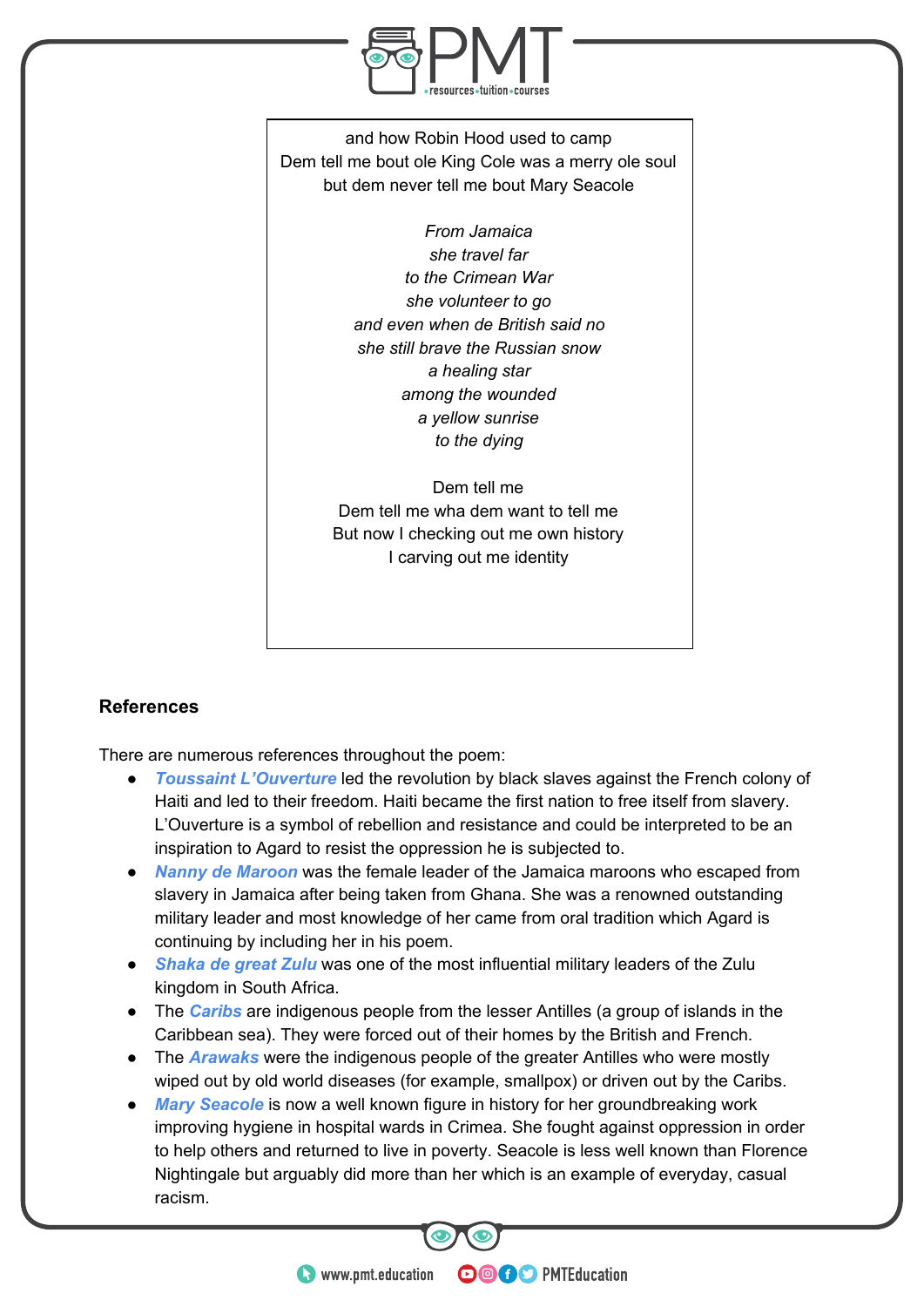

#### **Structure**

#### Dual structure

The division between the stanzas through Agard's **use of italics** shows the separation between the history he was taught and black history.

#### **Repetition**

The **repetition** of *"Dem tell me"* mirrors rote learning and it could be inferred that Agard had to rote learn the history he was taught due to its lack of personal relevance to him. It also creates an **oppressive tone** to the teaching of history.

Each stanza begins with *"dem tell me"* which shows how colonial control has dominated his life in the same way it dominates the poem. The **repetition** could also be interpreted to allude to Agard's emphatic desire to have his message heard.

#### Rhyme

The **rhyme scheme** ties together the sections concerning white and black history, showing how Agard is attempting to end segregation through literary unification. Throughout a stanza, the rhyming is the same: *"balloon"*, *"moon"*, *"spoon"* and *"maroon".* This makes each stanza predictable and the listener is waiting for the next line.



#### Stanza organisation

Each stanza ends with a reference to a black historical figure which shows their significance to Agard. Alternatively, this could be interpreted to symbolise how these figures are given less prominence. Black history is given separated, dedicated stanzas which could be seen to symbolise it finally receiving the respect and significance it deserves. The **rich imagery** in these stanzas **juxtaposes** with the almost **childish lexis** in the other stanzas to show the beautiful and complex nature of black history.

#### **Enjambment**

The **connective** *"But"* is used to tie together black and white history implying that they cannot be separated and black history cannot be ignored. The overflowing sentences also show that the speaker is attempting to express too much emotion to be constrained to a single line. This shows how much Agard cares about the subject matter which has impacted him as a person.

#### **The ending**

The **volta** *"but now"* marks a turning point in the poem as the speaker switches from referring to *"Dem"* to *"I"*. This shows him taking ownership of his own identity and making the poem about himself rather than them.

"I carving out me identity"

This final stanza also contrasts with the introduction. The phrase *"I carving out me identity"* contrasts with *"Blind me to me own identity"*. This shows how the poem shows the speaker's journey to resolution.

**OOOO** PMTEducation

**C** www.pmt.education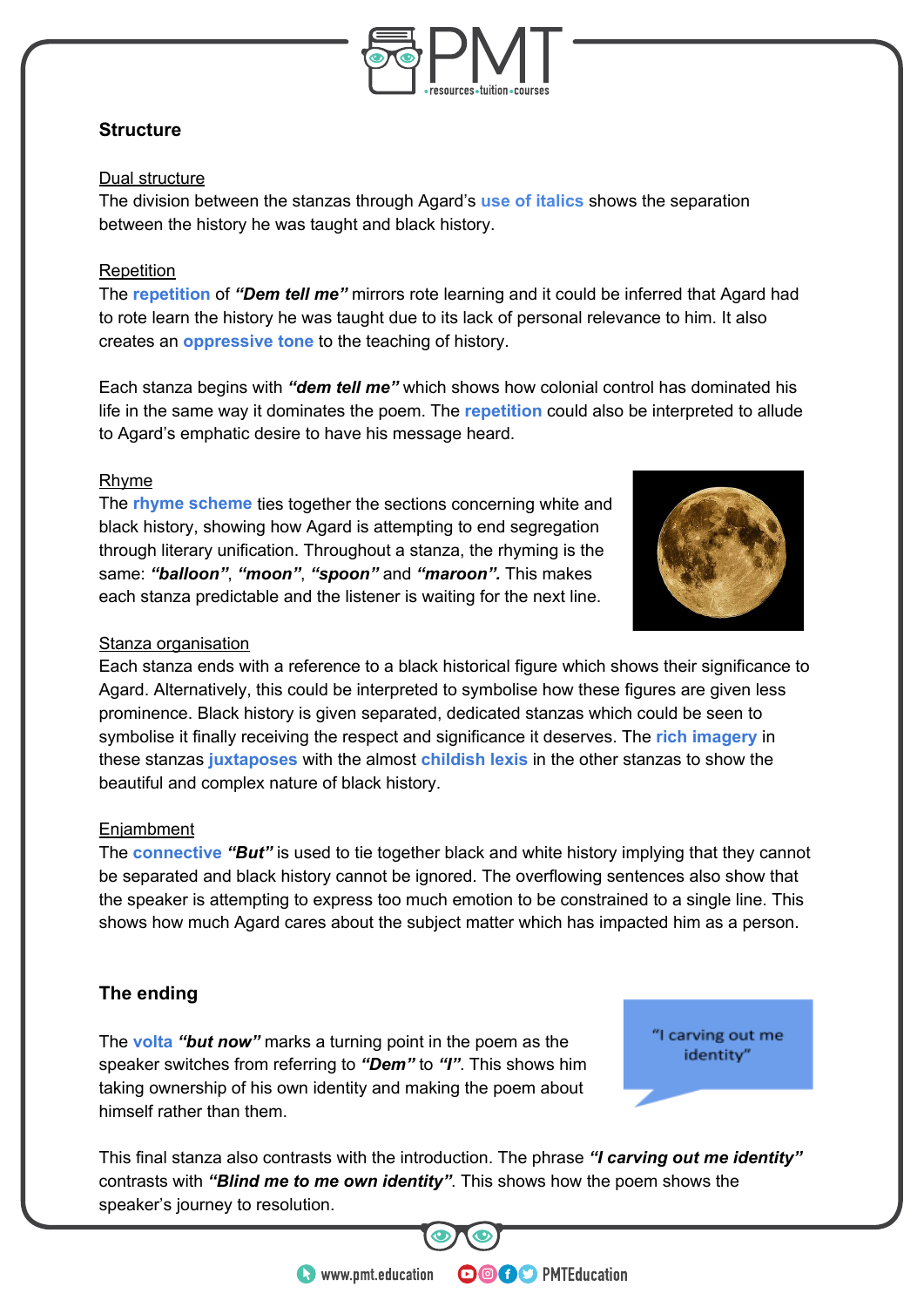

Dem tell me Dem tell me wha dem want to tell me But now I checking out me own history I carving out me identity

The use of *"I"* in the ending also acts to conclude the sentiment throughout the poem that colonialism has had a large effect on individuals as people.

#### **Language**

#### Motif of light

"De beacon to de Haitian revolution"



In the stanzas regarding black

history, there are frequent references to **light imagery**. Agard refers to Toussaint L'ouverture as *"de beacon to de Haitian revolution",* Nanny de Maroon as *"fire-woman"* and Mary Seacole as *"a healing star"* and *"a yellow sunrise"*. It can be inferred that the speaker associates these figures with light due to their emotional significance to him. This also shows that they are a **source of guidanc**e for him and the importance of teaching children about these people.

#### **Metaphors**

Agard repeatedly uses **violent metaphors** to show the cruelty of colonialism. The line *"blind me to me own identity"* emphasises the deliberate nature of the abuse inflicted by colonial control. This also implies that his education has changed the way in which he views the world now.

The **active verb** used in *"I carving out me identity"* creates the impression that this is an ongoing process. This also has painful connotations which shows that this process is a painful one, implying that he feels pain at having his identity withheld from him for so long. The **verb** *"carving"* has connotations of wood which shows how the speaker no longer has the neural plasticity of a child so changing his worldview is long and difficult.

#### Non-standard phonetic spelling

Creole is the native language of an area which has arisen from attempting to speak two different languages. This is present in the **non-standard phonetic spelling** in *"dem"*, *"de"* and *"bout"*.

This shows how the speaker is resisting the traditions of the English language and the restrictions imposed by colonial rule. Agard's use of **phonetic spelling** emphasises that that this poem is a form of **oral poetry**. Normally Agard writes in standard English so this makes this poem stand out in the collection.

**OOOO** PMTEducation

**WWW.pmt.education**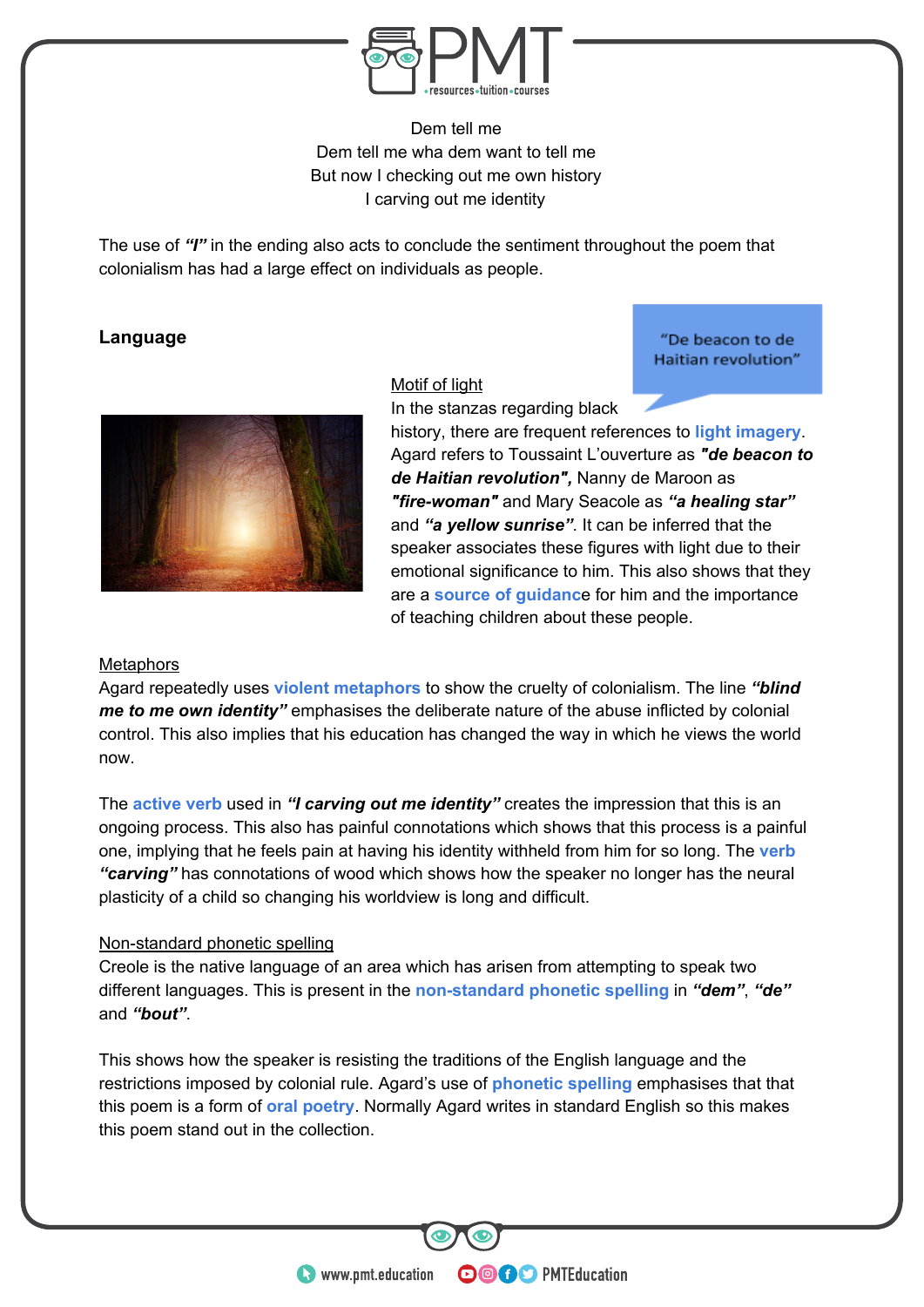

#### **Punctuation**

Agard uses no punctuation in Checking Out Me History. Punctuation can be interpreted to be a set of rules to restrict communication so Agard's refusal to include it shows his intention to allow the listener to interpret the poem in their own way and attach their own identity to it.

The lack of punctuation also shows the poems **theme of resisting oppression**. Without punctuation, the reader is unsure of the intonation, allowing the poem to be interpreted in different ways.

#### **Tone**

**An angry tone is created through the** frustrated repetition of *"dem tell me"*, implying that the speaker feels that no one is listening to him.

Agard simultaneously creates a **childish tone** through the use of a **simple rhyme scheme** with **simple rhyming couplets**. It could be that Agard is trying to get children to engage with the poem however, it is more likely that he is implying that the one dimensional eurocentric view of the world is childish.



#### **Comparisons**

#### **Ozymandias**

| <b>Similarities</b> | Agard uses lexis from the semantic field of injury to show how<br>colonial era teachers "Blind [him] to [his] own identity" showing<br>the pain inflicted by oppression of identity. Similarly, Shelley shows<br>someone who has been stripped of their identity as Ozymandias'<br>works are now "lone and level sands". |
|---------------------|--------------------------------------------------------------------------------------------------------------------------------------------------------------------------------------------------------------------------------------------------------------------------------------------------------------------------|
| <b>Differences</b>  | Whilst in Agard's poem, the speaker is able to resolve to make a<br>$\bullet$<br>change and research his own history, Shelley's description of "legs<br>of stone" implies that corruption in power is permanent and will<br>persevere.                                                                                   |

#### The Emigreé

| <b>Similarities</b> | • The violent connotations of "Bandage up me eye with me own                                                                                          |
|---------------------|-------------------------------------------------------------------------------------------------------------------------------------------------------|
|                     | history" allude to the conflict between Agard's speaker's culture and<br>the one being inflicted on him by colonial rule. There is a similar conflict |